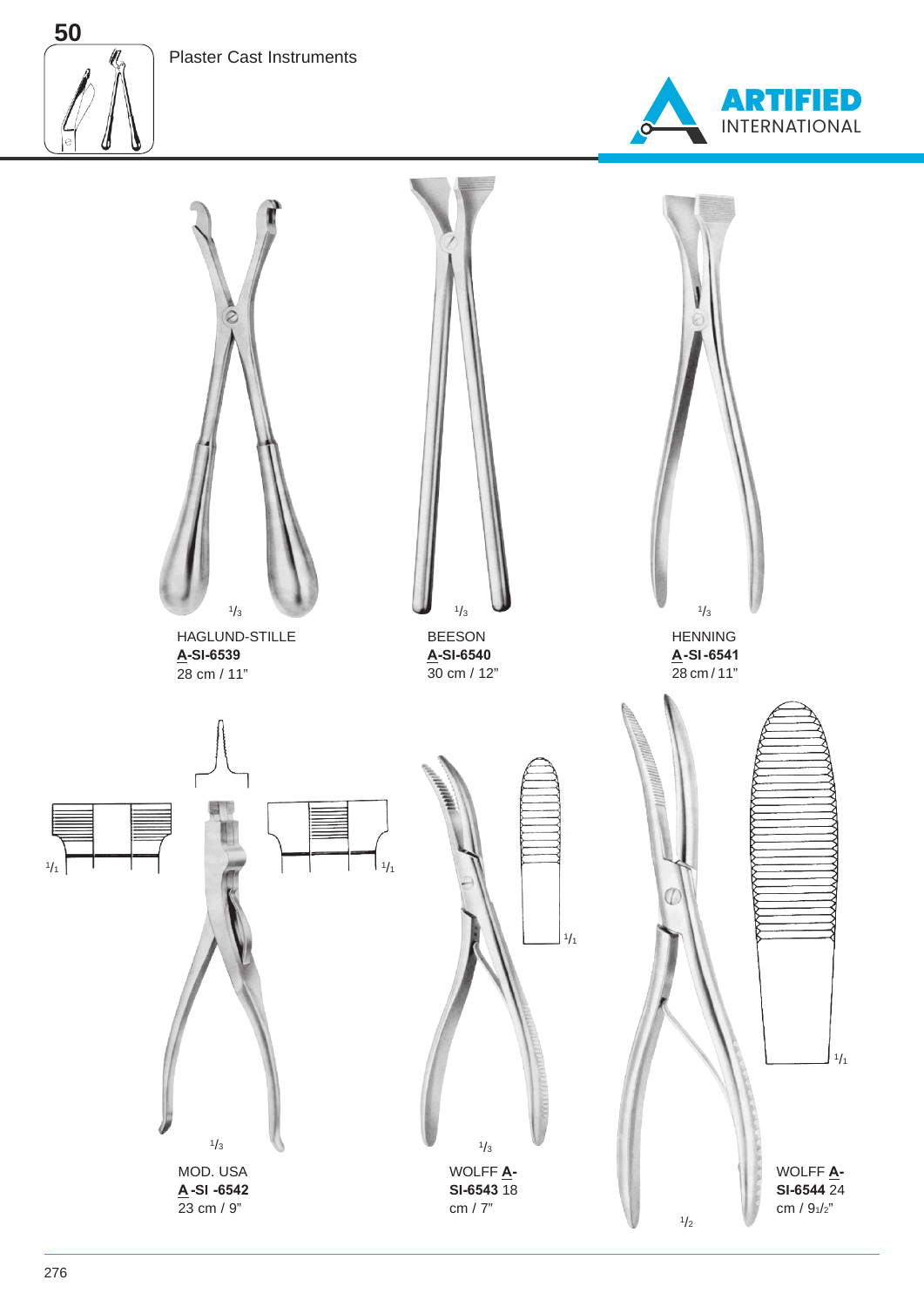Amputating and Resection Saws